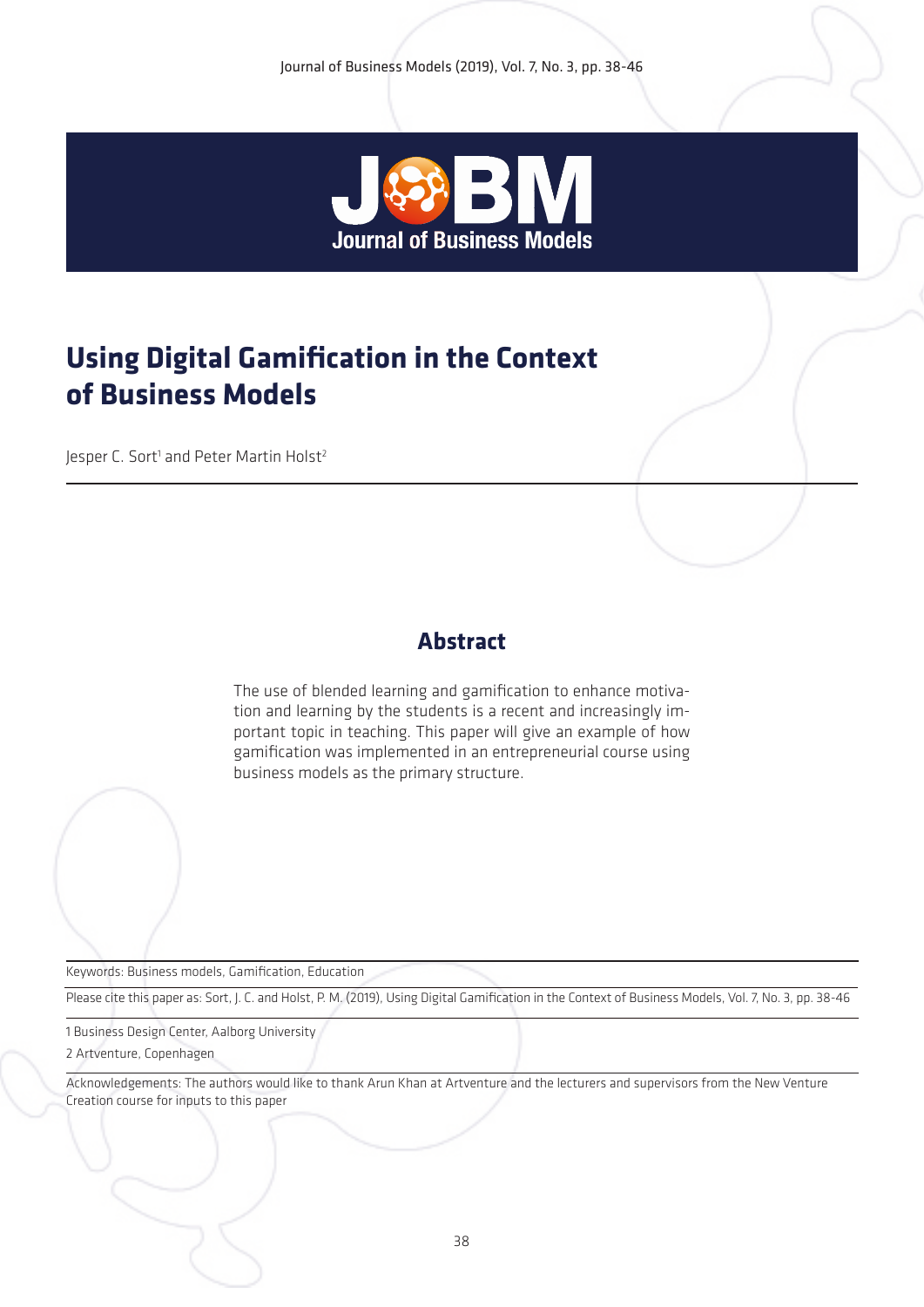### **Introduction**

Universities and higher educations have a strong focus on teaching entrepreneurship (Sexton & Upton, 1987; Fiet, 2001; Hindle, 2007) and as this special issue is emphasizing business models (BM) is likewise becoming an increasingly taught topic. Furthermore, the two topics are often parts of the same courses. Discussions have occurred in the educational context whether or not teaching should focus more on e-learning and the use of digital media mixed with traditional learning also called blended learning (Garrison & Kanuka, 2004; Conole 2008). The reasons for introducing blended learning is, for instance, to elevate student motivation based on the interactive capabilities of internet communication technology (Swan, 2001) and to promote critical thinking and higher-order learning (Garrison & Kanuka, 2004). This paper will give insights on how digital gamification was introduced and effects the feedback between students by a peer-feedback approach where students place 'money' on each other's business model ideas.

The approach has been applied to the 3rd semester elective 30 ECTS course on master's level called New Venture Creation (NVC), where the students work with applied entrepreneurship and develop a scalable business model throughout the course. The course, in general, follows the Lean start-up approach inspired by Ries (2011); Blank and Dorf (2012) and Blank et al. (2014) and has a strong focus on business models as the structure of the business development.

One of the issues experienced in the course was how to make the students more interactive and involved in each other's projects. The issue regarding interaction, in this case, can be seen as a twofold problem with an underlying correlation. The first part is related to the students mainly working on their own new venture project, and even though the groups are split into clusters giving presentations within the clusters, they lack the motivation to keep track of what the other groups are working on. The second part, related to the first part, is the students lack of engagement in each other projects inhibiting knowledge transfer between the students. The strength of knowledge transfer has been shown in other studies (Fiet, 2001; Siegel and Wright, 2015) where knowledge transfer is key in promoting idea development and broadening the student's competencies. The lack of knowledge transfer, in this case, would

be related to sharing insights, cross-venture-development and constructive feedback between groups and furthering ideas and critical thinking within the groups.

The issue of lacking interaction and knowledge transfer was sought mitigated by the introduction of an online gamification tool. Gamification has proven to foster more interaction in classrooms and among students (Iosup and Epema, 2014). Hence the introduction of gamification through should give students incentives to interact, provide peer feedback and knowledge share more with each other. Peer assessment or feedback is a process where students evaluate achievements of their peers (Topping *et al*., 2000). The feedback becomes a strategic learning process, where the students learn formative assessment as well as a tool for reflection (Cheng and Warren, 1999; Venables and Summit, 2003) Especially, the function of feedback and peer feedback have shown the ability to improve students' projects (Li *et al*., 2010).

This paper will explain how the introduction of gamification and blended learning was introduced to NVC via an online gamification tool which would enable the ambition of more interaction between groups. The gamification was introduced through the learning-platform PeaQs<sup>1</sup>, which is a newly developed online platform that combines well-known elements from crowdfunding platforms like Kickstarter.com and a stock market mechanism that assigns real-time shares/currency to the new venture projects as they are developed and displayed on the platform.

# **Approach**

This section will explain the context and design of the course before going more into depth with how the gamification was introduced and the effects on the feedback and knowledge sharing between the students.

#### **Course design**

The implementation of blended learning and gamification needs to be thought into the course curriculum, and considerations need to be made as to how it fits the general learning style and flow of the course. For

<sup>&</sup>lt;sup>1</sup> It should be noted that the author from AAU has no ownership or stake in the company behind PeaQs.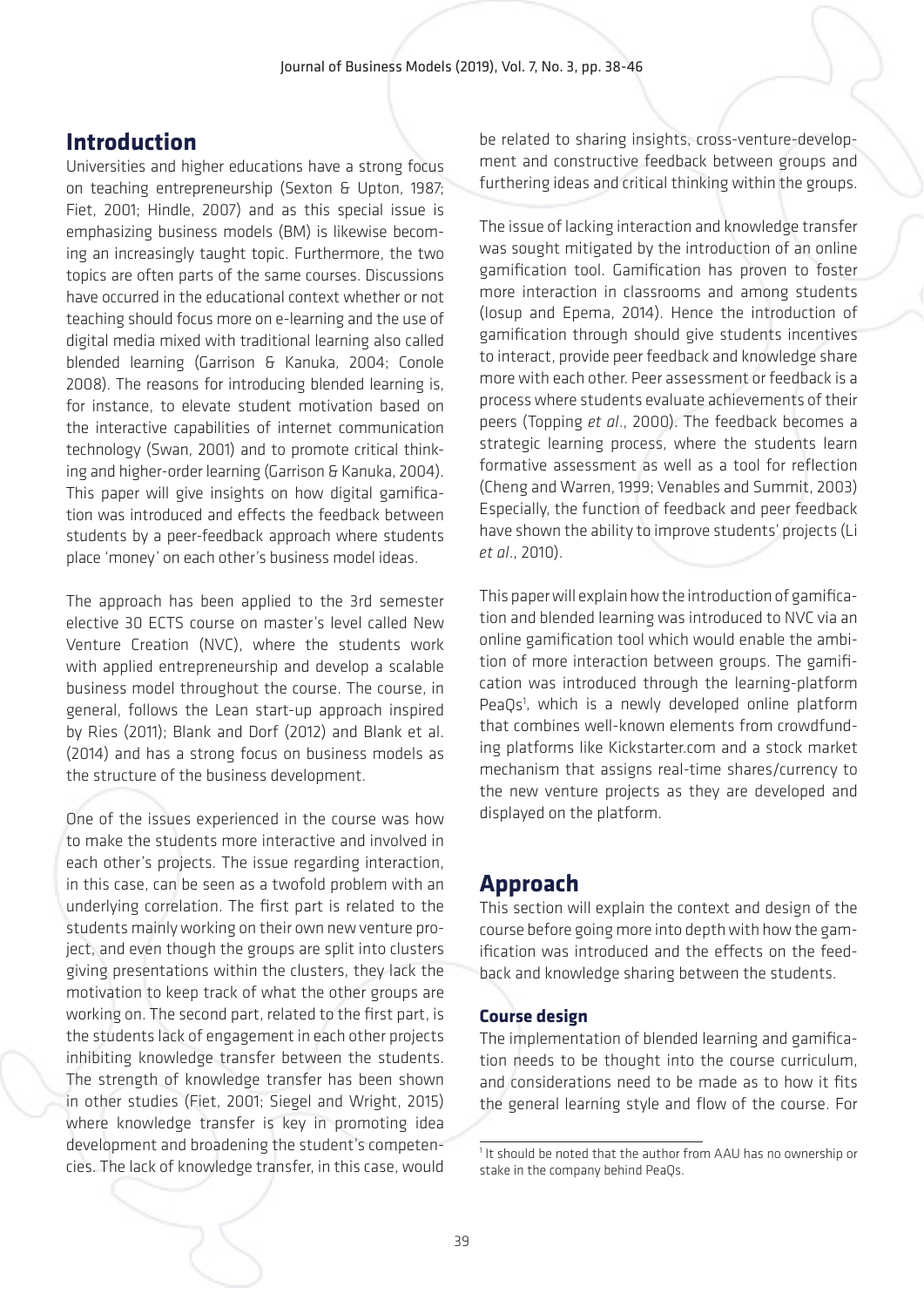the NVC course that focuses on applied entrepreneurship and BM, it was essential to find a tool that could accommodate the learning points in the applied entrepreneurship such as communication, validation and scalability. Furthermore, the class flow and "language" in the class is inspired by the Lean startup approach (Blank et al., 2014); hence the tool should also accommodate this terminology.

The learning tool introduced on the NVC course is called PeaQs (https://peaqs.com/) and the webpage state it resembles "Kickstarter meets Shark Tank". The selection of this learning tool in form of a gamification platform was primarily based on the assumption that it was fitting with the course flow and learning objectives regarding applied entrepreneurship and focus on BM. Furthermore, the platform had elements that promote interaction between the students and across groups, which was part of the initial problem related to the course.

The platform is divided into 4 distinct phases, where the students need to upload various information pertaining their new venture creation. As default the 4 phases follow a chronological flow from "idea/concept" to "get to market". A phase is characterized by a

starting and ending date, where students are required to enter specific information, defined by the teacher, into the system. Furthermore, when a phase starts the students can buy/sell stocks in all venture creation projects on the platform except their own. Before the platform can be used, the administrator (being the course administrator, lecturer or course coordinator) needs to review the different phases and align these with the class flow and learnings objectives of the course. This is done by assigning own headlines to the various phases and templates and by adjusting the time brackets for when the phases shall become accessible to the participating students.

Following the structure of the NVC course, the platform was split into four separate phases: Phase 1) called 'Concept', phase 2) 'Business case', phase 3) 'Product description', and phase 4) 'Get to market' (see Appendix 1 for elaboration). These phases correlate with the learning objectives and stages of the course. All phase-headlines and topics within each phase can be edited to make an optimal fit to course learning objectives. The following sub-section will introduce how the learning tool was introduced and how the gamification effected the process.

#### **Appendix 1: Elaboration of each phase and the platfrom in the NVC course**

The first stage of the course, the students would first identify a problem and an idea for a solution; they want to work with throughout the course. This corresponds to the 'concept phase' being the first phase in PeaQs, where the students have to describe the idea/concept and write their team profile.

Following this phase, the second phase 'business case' goes more into depth with the product-market fit, minimal viable product (MVP) and different customer segments. The NVC students at this point are working with MVP in the lectures and validating the various features and ideas surrounding the product/ service and identifying the right value proposition on a general level. This shows the ambition of alignment between the information needed in the phase on the platform and the content the students are lectured during this stage of the course.

The third phase is 'product description' which relates to working with the value proposition and how to address and target the customer segments, thus generating revenue. The headlines here are focused on specifying the value proposition, towards specific customer segments and how to reach them. This relates to the themes the students are working on during this stage of the course, such as customer journey, how to get/keep/grow customers and how to generate revenue from their value proposition.

The fourth and final phase 'get to market' revolves around the partnerships and infrastructure the idea will need to succeed. This correlates with the students at this stage who are working on key activities, key resources, key partners and cost structure in BMC terms.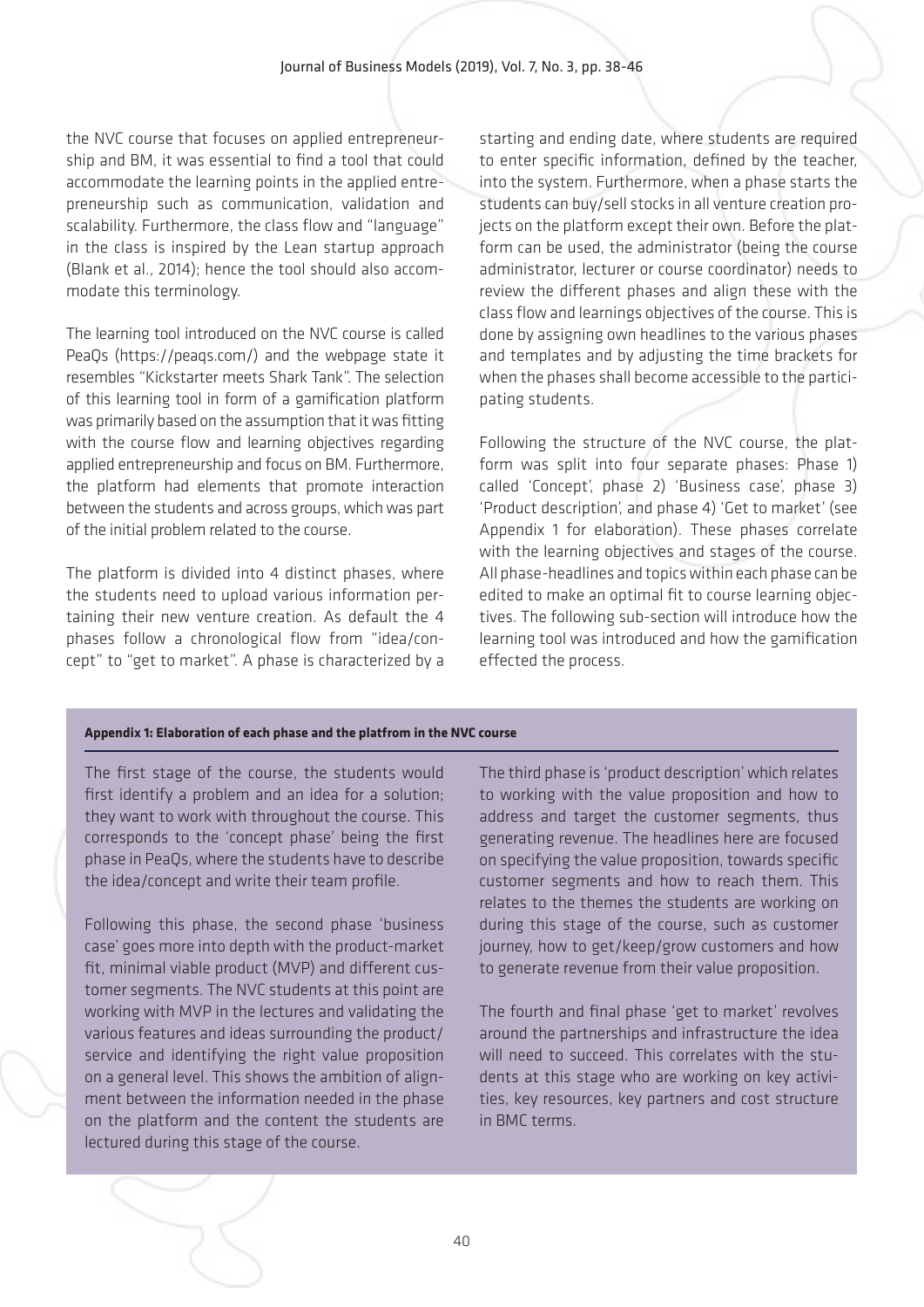#### **Gamification and Process**

Before the students were invited to work on the PeaQs platform, an introduction was given to the students regarding the relevance of the learning tool and the ambition of introducing the tool. Following this explanation, the students all had to create a profile on the platform that allows for group business development on one side and individual investment with a game currency on the other. After the students have created their personal profile, they can form groups according to the groups they are working in. Every student in the group can now add text, pictures, films and graphs to describe and update their project when required according to the phases.

From here on the concept is fairly 'plug-and-play'. In each phase, the students are guided towards what

information they need to produce, insert and upload. The figure below illustrates what the page looks like when information has been uploaded in the concept phase. In this instance, the group is working with a project called "RAMP", and they have uploaded a picture with their logo and some ideas of features together with a description of the project. Furthermore, in the top right corner, it is possible to follow the stock price development for this specific project. If this screenshot was taken right at the introduction all stocks would be valued at 100; this screenshot is taken shortly after, where it is noticeable that the stock price has fluctuated somewhat due to other students buying/selling RAMP stocks.

Once the groups have updated and published their project/business case on the concept page, this is reflected on the asset/product page as well as the



**Figure 1: Screenshot from an individual project page with concept description and stock price.**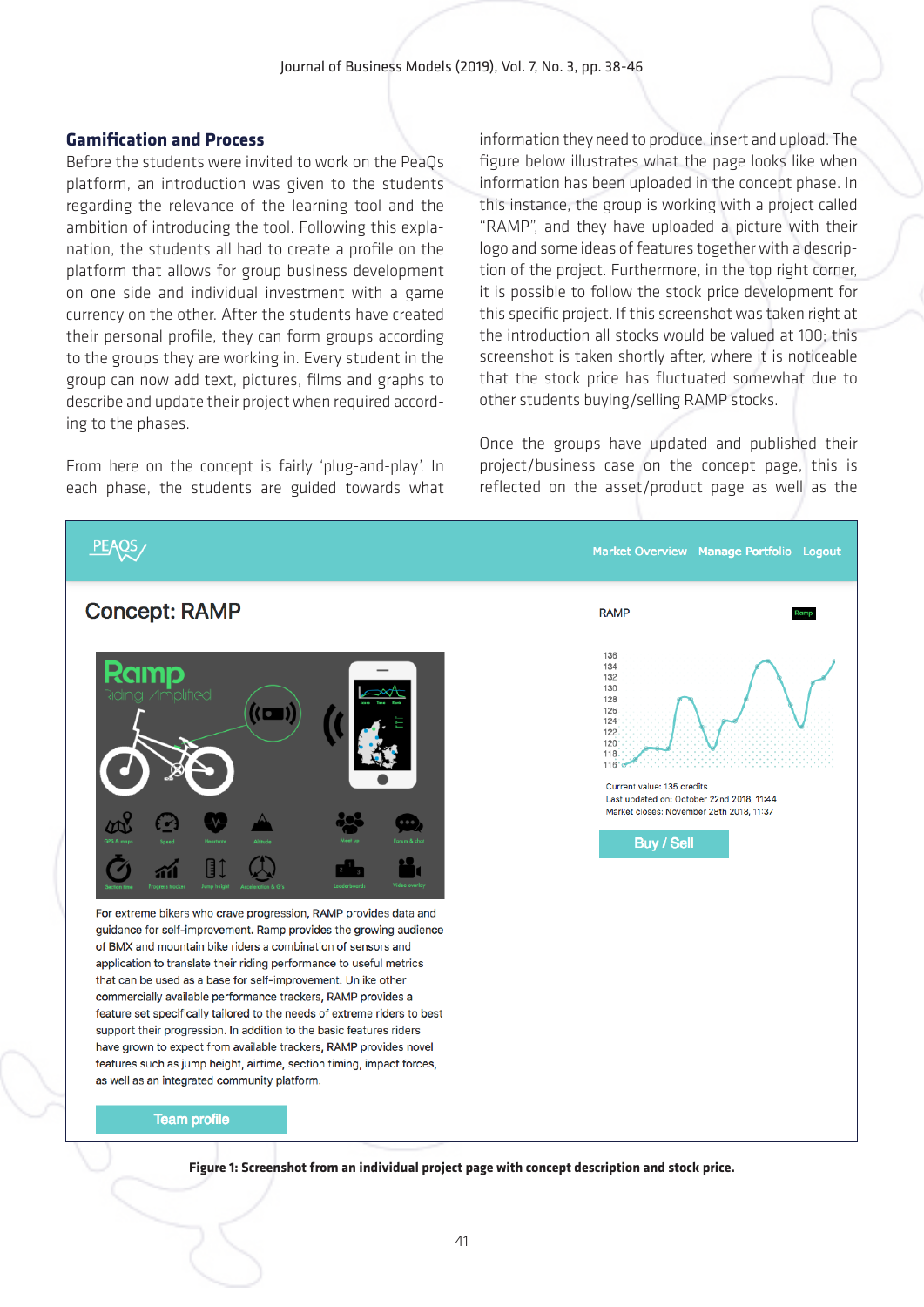common market page, which is the overview page (see figure 2). On the market page, all students can see all projects on the platform pertaining to their course. At this point each student can use his/her online currency to buy stocks in the projects they find most promising. As the investments are occurring the prices on each project/stock will start to rise/fall depending on the overall interest in the stock.

Figure 2 below illustrates the market page or "stock exchange". In the top part of the market page, the students can see the development in stock prices for each project and furthermore a top 10 ranking of the best performing projects as well as the top 10 investors Below this, the students can browse each project/business case to identify which project/case they find most promising and want to invest their currency into.

#### **Gamification and peer feedback**

As previously mentioned, one of the challenges in this course was to create more feedback and especially peer feedback. From the initial development of the course

### PEAQS/

Market Overview Manage Portfolio Logout



### **Assets, Business Cases**





#### 42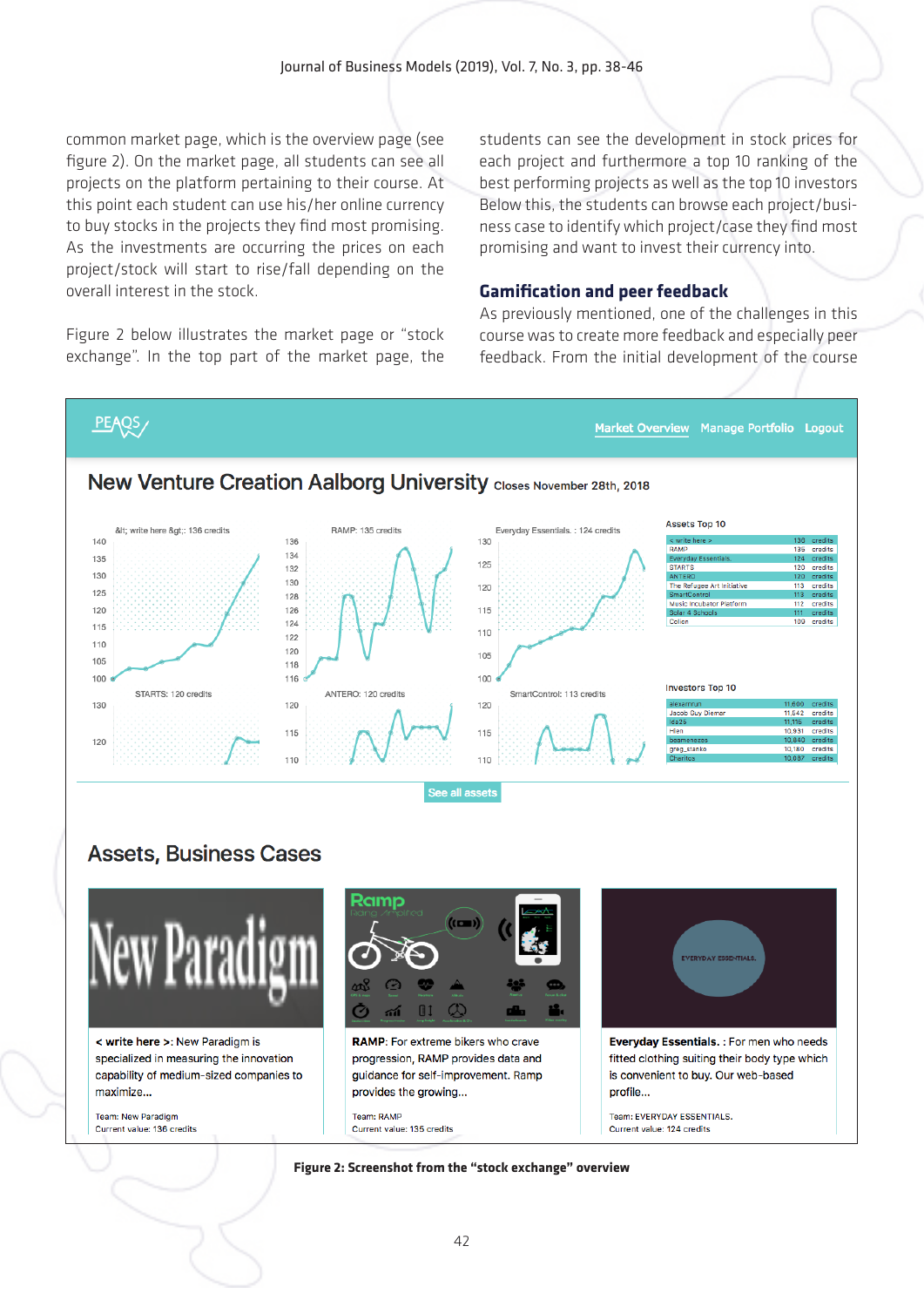weekly presentations were implemented as 10 minutes "what have you learned" presentations, where the supervisors can give feedback to the students. This session was also intended to act as way for the students to give peer feedback to each other; however, this rarely happened. This led to introducing the blended learning and gamification aspects into the engagement into the weekly "what have you learned" presentations and feedback.

This implementation of gamification through the "stock exchange" enabled the students to reflect on what the other groups had uploaded and further to help them reflect upon their own information upload. During the weekly "what have you learned" pitches, the peer feedback improved, as more fellow-students had read up on the other projects and hence were able to give more constructive feedback. Furthermore, the students would more often engage in discussion concerning their own investments and the other investments before and after the formal pitches, showing a higher degree of interest in each other projects than previously observed in the course.

In this manner, the students showed a higher degree of critical thinking, and a greater level of knowledge transfer than during regular presentations without the gamification mechanisms.

Furthermore, the supervisors would in plenum with all students discuss why some projects were performing better than others. This was done to increase both the knowledge sharing but also the quality of the peer feedback. E.g. the students quickly learned that it was important to be short and precise in their formulations and more importantly; be understandable as the better the "peer students" understood the project, the better the quality of feedback.

In the final week of lectures in the course the best project/case on the platform receives an award indicated for achieving the highest stock price, which also implicitly translates into the best peer review. This is done to motivate and provide incentives to the students to continuously update their projects and furthermore buy/vote on the projects they feel should be the "winner" for having the best business idea. This part is optional, and the whole leaderboard can be removed from the learning tool, if not suitable for the learning objectives of the course. This "award" is not part of the final grading of the students, but is done to motivate the students.

### **Key Insights**

Introducing a blended learning platform, in this case PeaQs, was quite straightforward, and the students had virtually no issues with understanding and engaging in a digital learning and gamification platform. Furthermore, the students understood the relevance and found interest in the use of an online platform underpinning the strength of blended learning and gamification. This is in line with what research into blended learning suggests when describing the implementation of gamification as "promising" (Iosup and Epema, 2014).

It is also worth mentioning the quality of discussions among the students propelled by the question of what information they should prioritize and upload into the system. They engaged in discussions regarding how to condense their ideas into, e.g. 150 characters. In other words, the ability to convey a problem, present their solution and the associated value proposition in a short and precise manner. Furthermore, as students dived into the development of their projects/business cases of their peers, a loop of reflection and inspiration took place, inclining them to improve and refine their projects. This showed signs of a higher degree of knowledge transfer (Siegel and Wright, 2015), increase in the quality of the projects (Li *et al*. 2010) and is furthermore in line with research showing positive learning outcomes of blended learning (Garrison & Kanuka, 2004).

A potential negative side, which the coordinator/lecturer needs to be aware of, is the motivation provided by the gamification. If not appropriately introduced and followed-up during the process, students might go for the prize of winning the 'competition' rather than using the stock market mechanism to leverage a better and deeper understanding of the projects on the platform. A few of the students addressed this to the coordinator, as they were not sure how they should spend their currency on the platform. This triggered a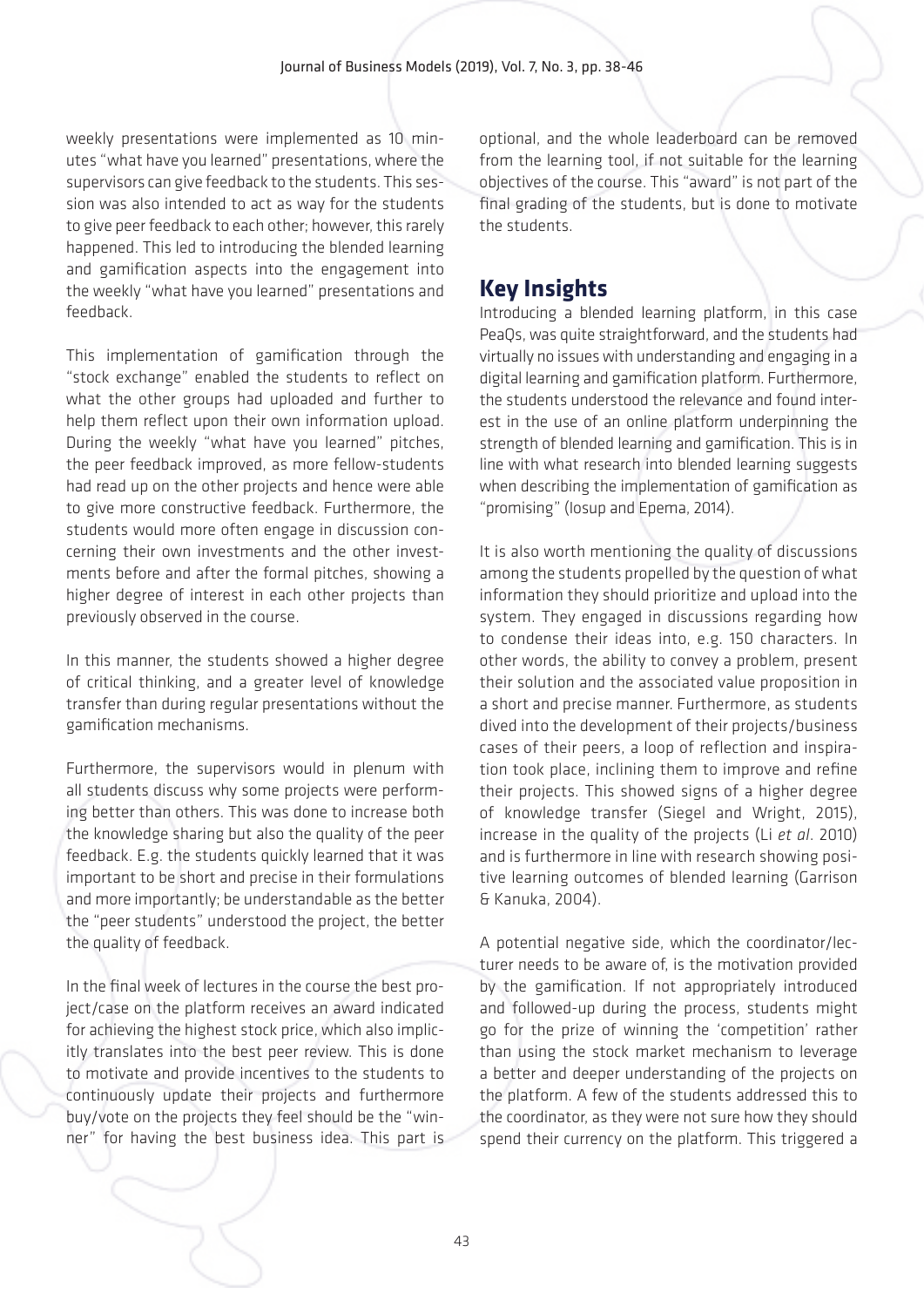need for further explanation regarding how the students, in the context of the course, should evaluate and invest. The criteria for the new venture creation course being validation, potential and scalability. These criteria are some of the key elements of Lean start-up and the course learning objectives in general. In short, it is crucial that the students understand the learning objectives within a blended learning and gamification framework, or else the gamification incentive can end up disrupting the learning outcomes.

The notion of implementing gamification with a virtual currency also showed an interesting effect among the students, as they were very keen on learning how they could grow their portfolios and optimize their investing approach. The teacher could potentially choose any "currency" or other types of stimuli to engage the students. The choice of "money" as a currency here, was in line with the entrepreneurial theme of the course and a setting familiar to most students. In addition, the platform and choice of currency demonstrated the motivating impact of gamification in classrooms (Iosup and Epema, 2014). However as written above, should be aligned with the learning goals and objectives of a specific course.

The 'stickiness'-factor of the stock market mechanics keeps students engaged in the platform's gamification but also emphasized the need for countermeasures to avoid a day trading scenario. The students could become too engaged with the pure performance part optimizing their portfolio and hence not consider the feedback needed for the weekly sessions. Such behavior of not truly using critical thinking to give quality peer feedback can lower or disrupt the benefits of peer feedback (Li *et al*. 2010). Addressing the concern of students adopting a day trading<sup>2</sup> approach, a cap to trading was introduced into the trading algorithm. This cap dictates that a student can only make one transaction (either buy or sell) per stock for every game phase. This initiative sharply reduced any speculative mindset but still left plenty of incentive to scrutinize other projects/ cases on the platform (and hence enable peer feedback) and also invest wisely.

The direct effect the blended learning and gamification had on the projects and presentations are difficult to measure, and the supervisors stated, that it might have had an impact, but it was hard to pinpoint if it was the platform or other factors that made the students more engaged. However, and more importantly so, no students uttered any discouragement or feelings of demotivation in using the platform. As stated previously the introduction of the gamification which enable more and better peer feedback, which was observed during the course. Albeit not being able to provide any direct cause and effect in this paper; the higher degree and quality of peer feedback should have a positive impact on the students and projects in accordance with previous research (see e.g. Venables and Summit, 2003; Li *et al*. 2010).

It should be noted that the peer feedback in this paper was not directly a part of the final grading. This could potentially be incorporated that the students had to do peer feedback orally or written and would be part of the grading. In the current context, the University only allow us to expect involvement and interaction during the course and a student can be expelled from the program for having an attendance lower than 75%. But this measure is not affecting the grading. However, the feedback from the supervisors and censors at the exam indicate that the students, which have been involved in the peer feedback during the course are more knowledgeable and in line with the learning goals often leading to better grades.

# **Discussion and Conclusion**

The problem discussed in this paper is the lack of interaction and knowledge sharing often seen in the context of entrepreneurship and business model teaching. This paper illustrates how some of these hurdles can be mitigated by introducing a blended learning digital platform that has a stock exchange mechanism to serve as a means of gamifying peer feedback and project evaluation. The ambition was to achieve more interactions and enhance knowledge sharing among students, improving their project quality and ultimately elevating their understanding of the subject matter – all in line with the learning objectives of the course. This is important to note as the introduction of a new tool/approach otherwise can become a somewhat fragmented experience (Fiet, 2014).

<sup>&</sup>lt;sup>2</sup> Day trading is determined by frequent buying and selling of a single or a limited number of stocks only to optimize an investment portfolio.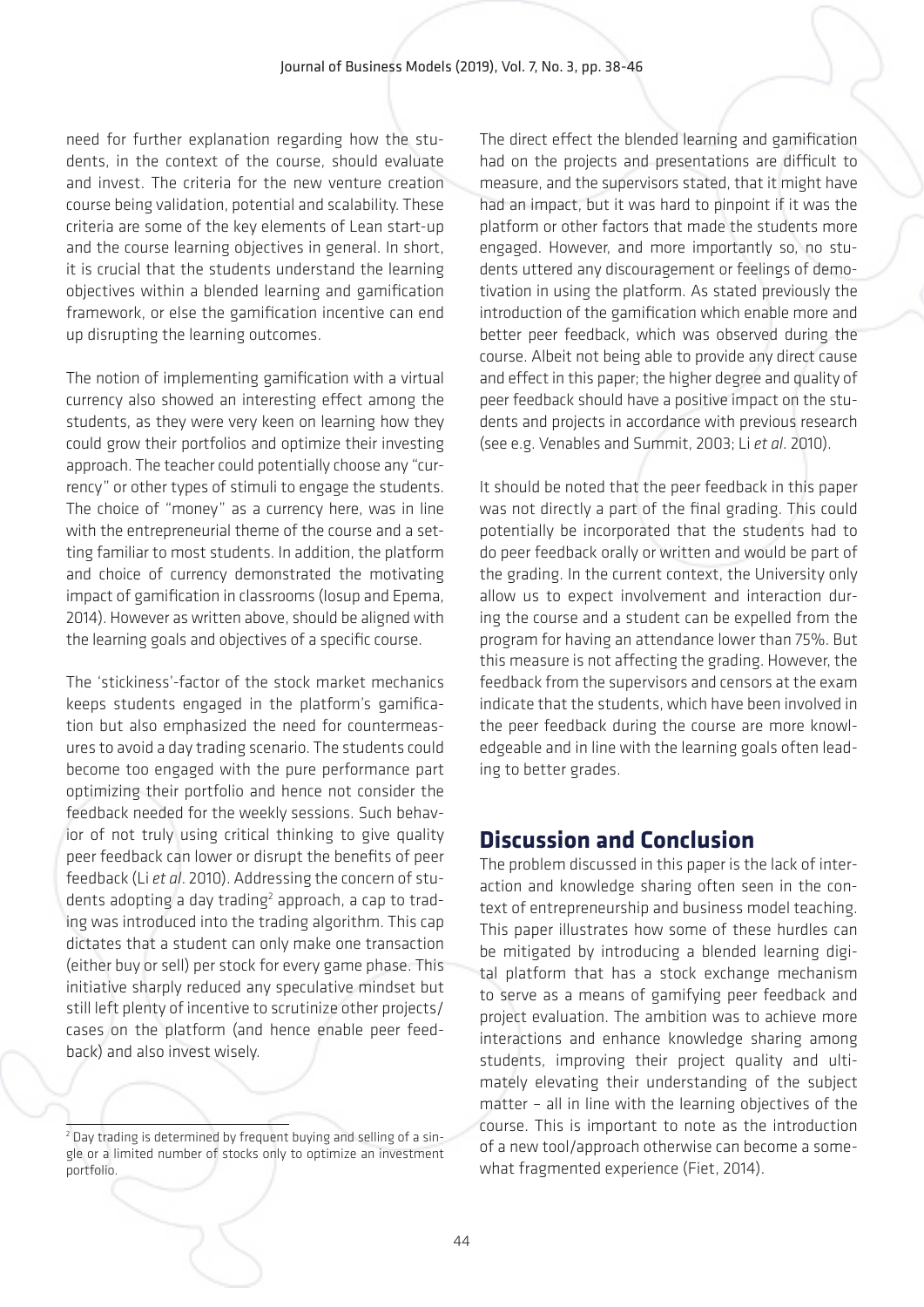The problem regarding the interaction and peer feedback between groups was improved using the platform, and the students found the concept of the platform and within this, the investing aspect to be a motivating factor – which is a positive element to any all teaching approach. Furthermore, the interaction and peer feedback increased knowledge sharing among the students, which lead to further input and idea development and enhance critical thinking towards project improvement in line with previous research (Venables and Summit, 2003; Li *et al*. 2010). All supervisors saw a gamification platform such as the one described above as a good opportunity to stimulate peer feedback and knowledge sharing among groups and to help motivate the students.

The experience also showed the importance of explaining the students why a new learning tool should be implemented in the course and how to go about using it. It might be intuitive for students and supervisors alike to use, but they will need to be informed on how to use it in relation to the learning objectives of the course at hand. This paper showcases an example where the students need instructions regarding how they should invest and what parameters they should apply to their investment decisions. Otherwise a "free market" approach might lead to suboptimal solutions and speculative day-trading behavior. As stated earlier, this was avoided by introducing a set of evaluation criteria based on the learning objectives, a technical update to the platform introducing a day trading cap and finally the feedback from supervisors.

In conclusion, introducing gamification, peer feedback through a blended learning approach has proven itself to be a positive contribution when teaching BM and entrepreneurship. The online gamification platform improved the interaction, peer feedback and knowledge sharing among students and also furthered the motivation to improve their projects/cases and to apply critical thinking to their learning process. The approach also strengthened the student's skills and capabilities in regards to the learning objectives of the course that stress communication and critical thinking.